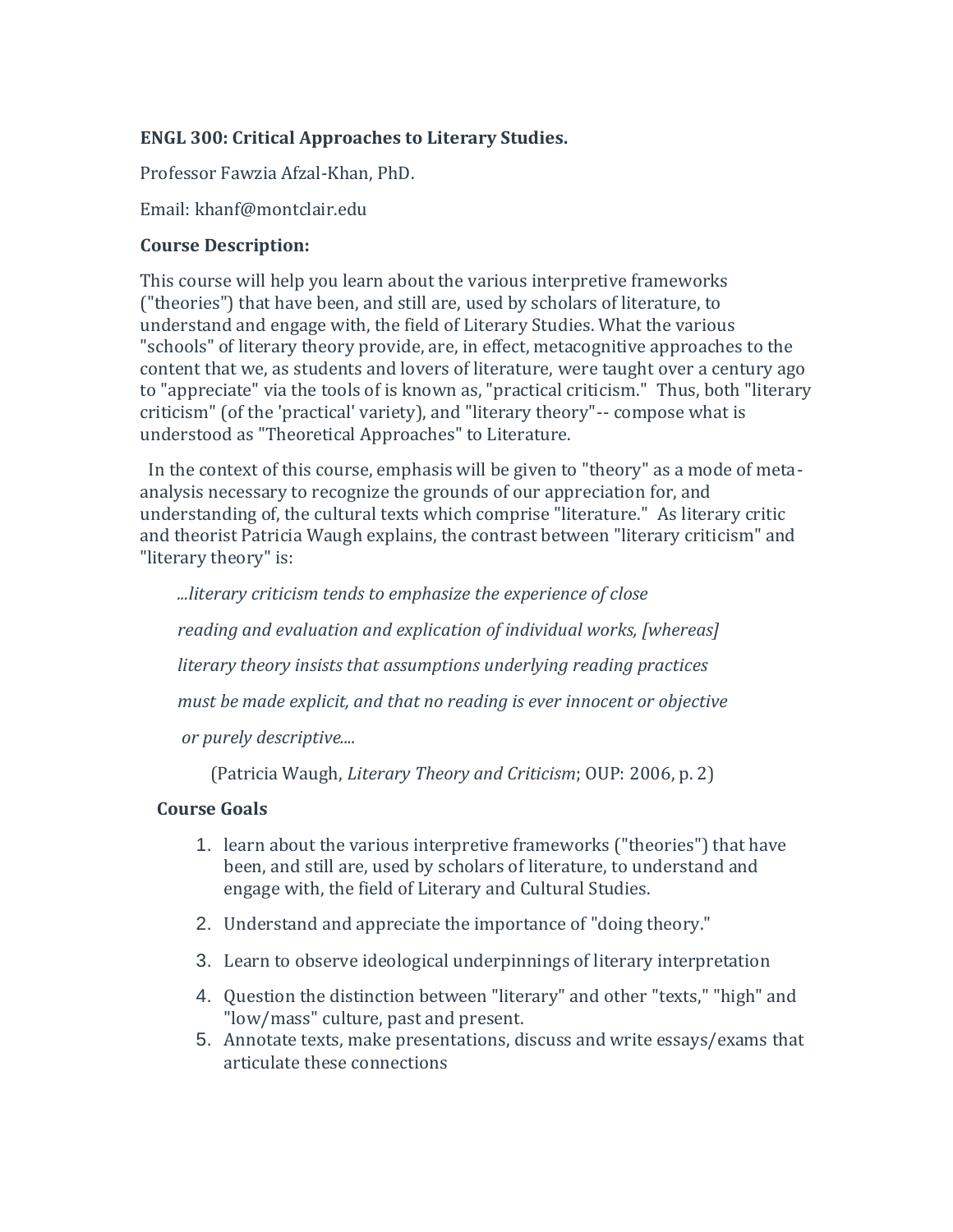#### **Learning Modules and Schedule:**

This course contains the learning modules listed below:

#### Aug 25: Module 1: [Practical Criticism: Formalism/New Criticism .](https://montclair.instructure.com/courses/126723/modules/294192)

#### **[Readings:](https://montclair.instructure.com/courses/126723/modules/294192)**

[1a\) Terry Eagleton, Introduction to Literary Theory](https://montclair.instructure.com/courses/126723/modules/294192) [\("What is Literature?"\)](https://montclair.instructure.com/courses/126723/modules/294194) [p 1-10.](https://montclair.instructure.com/courses/126723/modules/294192)

1b) Victor Shklovsky "Art as Technique"

1c) Robin Di Angelo, White Fragility Introduction

## Sep 1: [Module 2:](https://montclair.instructure.com/courses/126723/modules/294193) [Practical Criticism \(Cont.\)](https://montclair.instructure.com/courses/126723/modules/294192) **[Readings:](https://montclair.instructure.com/courses/126723/modules/294192)**

2a) Robin Di Angelo, White Fragility Chapter 1

2b) T.S. Eliot, "Tradition and the Individual Talent."

2c) Matthew Arnold, "Culture and Anarchy."

## SEP 8: [Module 3: American New Criticism](https://montclair.instructure.com/courses/126723/modules/294194)

## **[Readings:](https://montclair.instructure.com/courses/126723/modules/294194)**

- [3a\) Terry Eagleton,](https://montclair.instructure.com/courses/126723/modules/294194) [Introd to Literary Theory, p 10-14](https://montclair.instructure.com/courses/126723/modules/294194)
- 3b) Cleanth Brooks, "The Language of Paradox."
- 3c) Cleanth Brooks, "The Formalist Critics."

## Sep 15: [Module 4:](https://montclair.instructure.com/courses/126723/modules/294195) [Group 1 Provocation, based on 1st three modules](https://montclair.instructure.com/courses/126723/modules/294195)

# Sep 22: [Module 5:](https://montclair.instructure.com/courses/126723/modules/294196) Marxism and Concept of Hegemony (Why Theory?) **Readings:**

5a) The Communist Manifesto: Ch 2, Proletarians and Communists [https://www.marx](https://www.marxists.org/archive/marx/works/1848/communist-manifesto/ch02.htm) [ists.org/archive/marx/works/1848/communist](https://www.marxists.org/archive/marx/works/1848/communist-manifesto/ch02.htm)[manifesto/ch02.htm](https://www.marxists.org/archive/marx/works/1848/communist-manifesto/ch02.htm) (Links to an external site.) 5b) Antonio Gramsci: [https://infed.org/mobi/antonio-gramsci-](https://infed.org/mobi/antonio-gramsci-schooling-and-education/)

[schooling-and-education/](https://infed.org/mobi/antonio-gramsci-schooling-and-education/) (Links to an external site.) Plus from the pdf of The Gramsci Reader: p 217-221; ad p. 347-349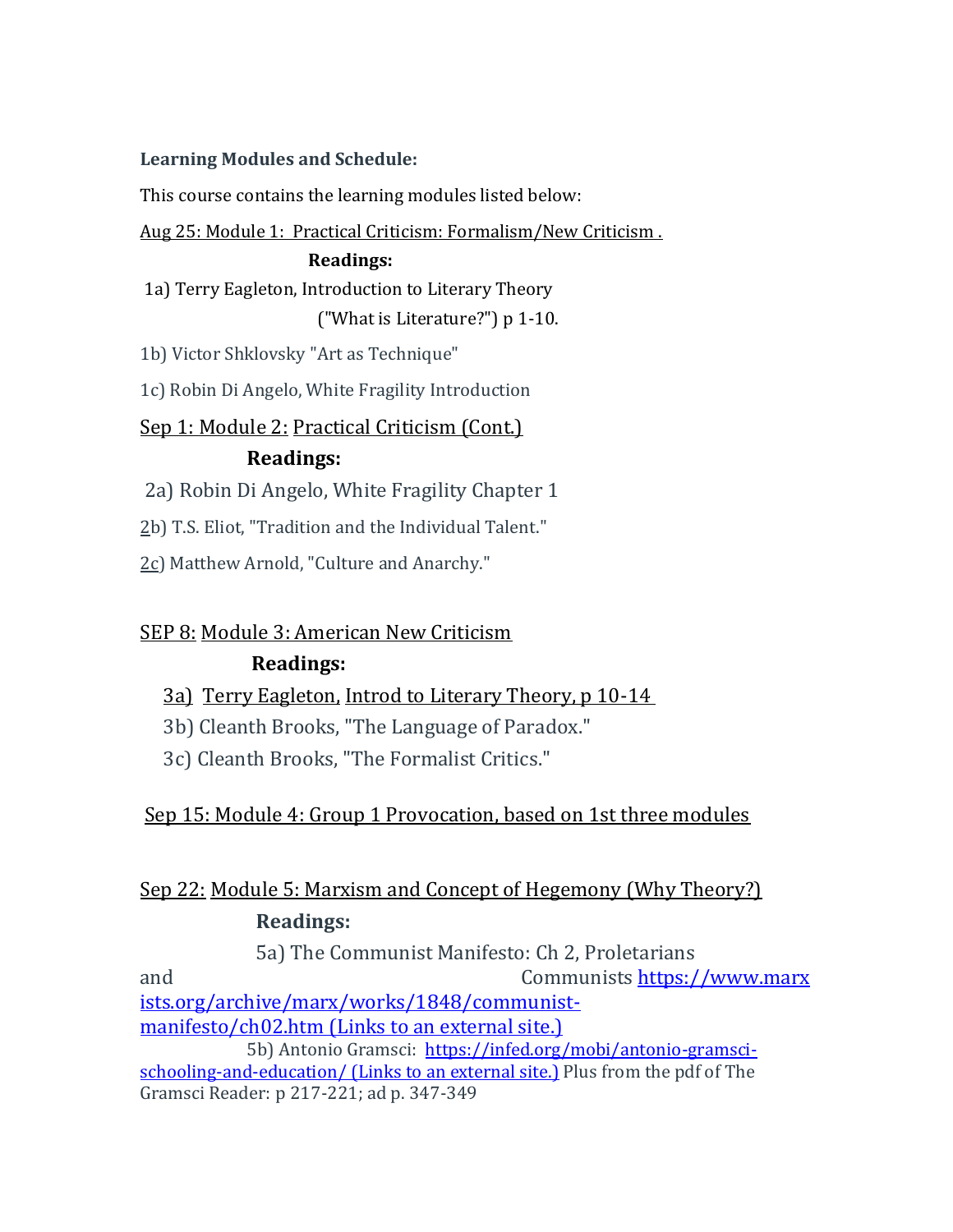5c) White Fragility, Ch 2

# Sep 29: [Module 6: Structuralism and Existentialist Feminism:](https://montclair.instructure.com/courses/126723/modules/294194)

#### **Readings:**

6a) Back to Ch 1, White Fragility (focus: p 11)

6b) Ferdinand de Saussure, "A Course in General Linguistics."

6c) Simone de Beauvoir, "One is Not Born a Woman."

# Oct 6: Module 7: [Ideology \(Structuralism cont.\)](https://montclair.instructure.com/courses/126723/modules/294196) **Readings:**

7a) Louis Althusser, "Ideological State Apparatuses"

7b) Stuart Hall, Encoding/Decoding

7c) Stuart Hall, Ch 1, (p 1-28) from *Policing the Crisis*.

Homework: Everyone watch *The Matrix*

## Oct 13: Module 8: [Group 2 Provocation prompted by Modules 5,6](https://montclair.instructure.com/courses/126723/modules/294196)  [and](https://montclair.instructure.com/courses/126723/modules/294196) [7.](https://montclair.instructure.com/courses/126723/modules/294196)

Use the film *The Matrix*, and essay by Dana Cloud **(available in Files**) to make your intervention, plus any other materials you like from popular culture

#### Oct 20: Module 9: [Poststructuralism and \(Lacanian\) Psychonalysis](https://montclair.instructure.com/courses/126723/modules/294196)

#### **Readings:**

9a) Jacques Derrida, "Differance."

9b) Jacques

Lacan. [https://cla.purdue.edu/academic/english/theory/psychoanalysis/lacandeve](https://cla.purdue.edu/academic/english/theory/psychoanalysis/lacandevelop.html) [lop.html](https://cla.purdue.edu/academic/english/theory/psychoanalysis/lacandevelop.html) (Links to an external site.)

Oct 27: Module 10: [Poststructuralism, Psychoanalysis and Feminism](https://montclair.instructure.com/courses/126723/modules/294196)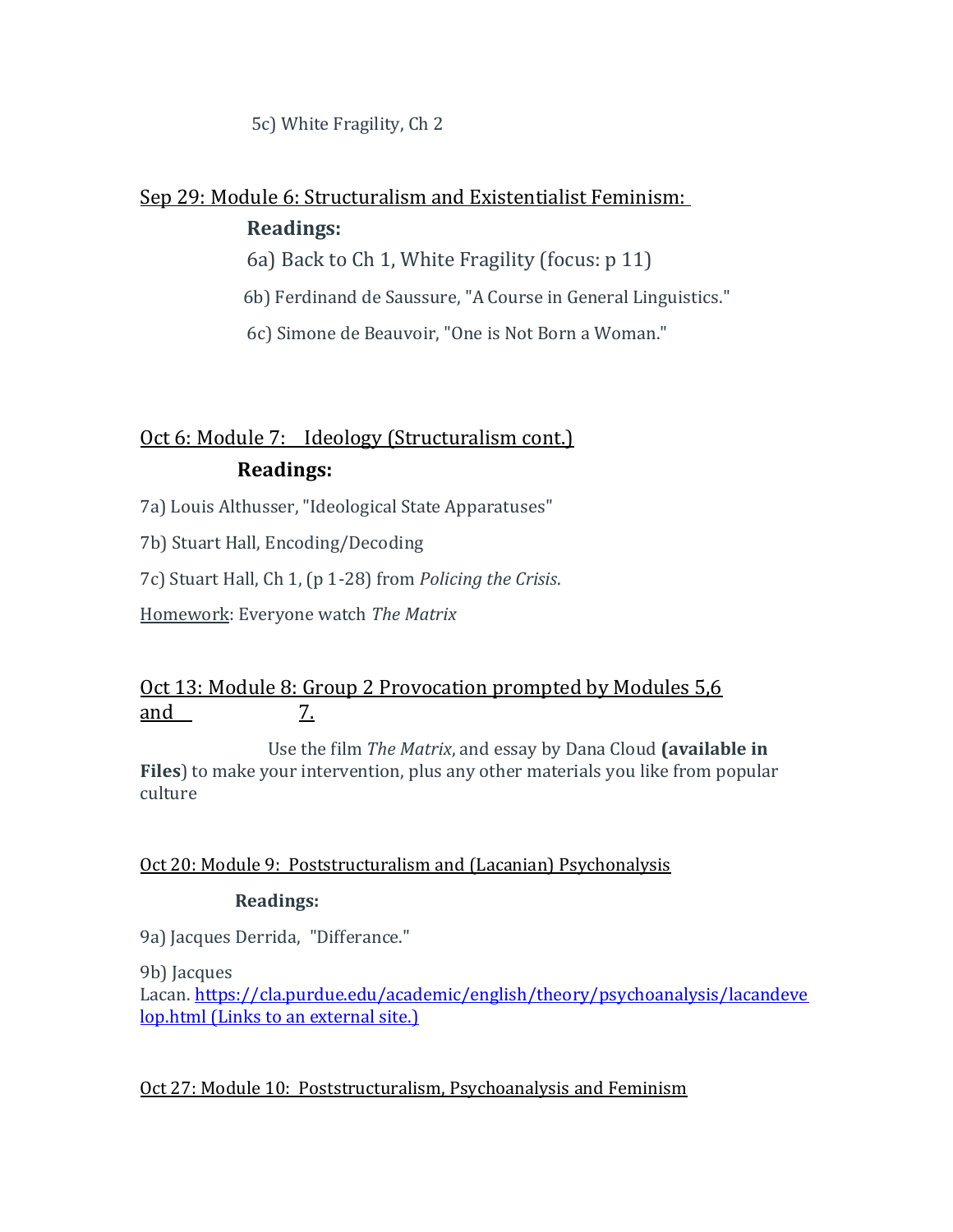#### **Readings:**

10a) Laura Mulvey, "Visual Pleasure and Narrative Cinema."

10b) Helen Cixous, "Laugh of the Medusa" (excerpt).

10c) Luce Irigaray, "This Sex That Isnt One"

# Nov 3: [Module 11: American "Pragmatic" Feminism](https://montclair.instructure.com/courses/126723/modules/294199) **Readings:**

11a) Elaine Showalter, "Toward a Feminist Poetics."

11b) Barbara Christian, "A Race for Theory."

(Poems by Adrienne Rich and June Jordan in class)

#### Nov 10: [Module 12: Group 3](https://montclair.instructure.com/courses/126723/modules/294203) Provocation based on Modules 9,10, 11

Group 3: Make use of a Hitchcock film, plus other materials that strike your fancy in your Provocation this week that takes account of the modules from Weeks 9,10, 11

## Nov 17: [Module 13: New Historicism and/vs Reader Response Theory](https://montclair.instructure.com/courses/126723/modules/294204)

### **Readings:**

13a) Stephen Greenblatt, "Culture."

13b) Roland Barthes, "Death of the Author."

## Nov 24: [Module 14: Postcolonialism and Discourse Theory](https://montclair.instructure.com/courses/126723/modules/294205) **Readings:**

14a) Michel Foucault, from "The Order of Discourse."

14b) Edward Said, Introduction to Orientalism.

#### Dec 1: [Module 15: Postcolonial Feminist Theory](https://montclair.instructure.com/courses/126723/modules/294205)

#### **Readings:**

15a) Gayatri Spivak, "Can the Subaltern Speak?"

15b) From the Spivak Reader, chapter/interview with Sneja Gunew, "Questions of Multicuturalism." (p 59-66)

#### Dec 8: [Module 16: Group 4 Provocation](https://montclair.instructure.com/courses/126723/modules/294206)